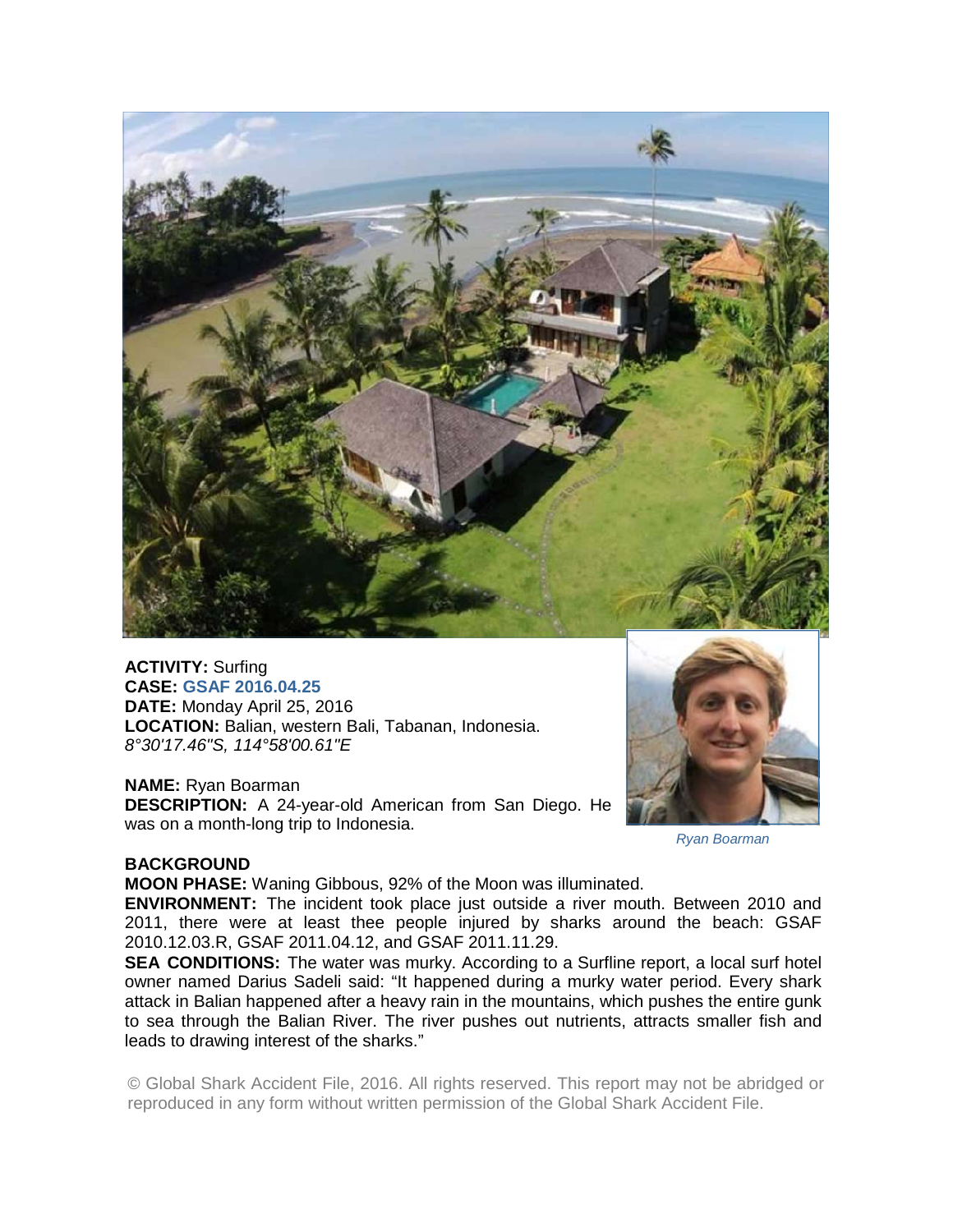# **TIME:** 07h00

**NARRATIVE:** Ryan Boarman was on a month-long trip to Indonesia. "I was sitting there kind of waiting for a wave. The shark came up from behind me and just grabbed my right elbow." The shark bumped him and dragged him under water, he said. "I saw something really big kind of swim away and I saw the fin go under water. I turned around and started paddling as fast as I could to the beach. The wave comes right behind me, the perfect wave, and somehow I was able to catch the wave." He surfed all the way in to the beach and then collapsed and passed out.

**INJURY:** The patient's entire elbow went into the shark's mouth, damaging the tendons of the right arm as the shark pulled back. "It was a pretty heavy wound, maybe four inches either side of the tip of the elbow, basically his whole elbow had gone into the sharks mouth and it was pretty badly damaged as the shark pulled back," said a witness, TwiggyVan Ryan. He said the patient was "recovering well after surgery, good news they say no ligament damage just heaps of stitches and major bruising, muscle tears."

**FIRST AID / TREATMENT:** "We wrapped the wound properly and he went into shock - kind of a short blackout," said Van Ryan. "Then the locals and myself tied [a tourniquet] at the top of his arm to slow the bleeding and then got him in a car and he was taken to Kasih Ibu Tabanan Hospital and admitted to the hospital's intensive-care unit. The patient was initially treated by Dr. Ni Gusti Ayu Made Sri Pujarini who said he was conscious when brought into the hospital. "[The patient] said that he saw the shark before he felt the pain," reported Dr. Punjarini. "His wounds were consistent with shark-bite injuries; you could see the teeth marks," she said. Dr. Pujarini said he underwent emergency surgery and was then transferred to a bigger hospital in the Balinese capital Denpasa

The patient did not sustain serious ligament damage and recovered well after surgery, but at his family's request, the patient was transferred to Raffles Hospital in Singapore for further care. In Singapore, Orthopaedic surgeon Lim Yeow Wai, who operated on the patient said the shark bite had cut through muscle, and also injured a nerve and a ligament in the young man's arm. "There was some infection on the outer side of the elbow, and when I opened up the wound some of the muscles were dead". As result, Dr. Wai debrided the injury prior to surgery. It was anticipated that the patient would need six weeks of physiotherapy and be surfing again in about six months.

**SPECIES:** According to the surfer the shark was about six feet in length and it approached him from behind. It was thought the incident involved a bull shark. Mike Price, a shark expert at SeaWorld San Diego and assistant curator of Zoological Operations noted that bull sharks are common near estuaries or the mouth of rivers.

# **REPORTED BY:** Melissa Michaelson

**NOTE:** According to an article in International Business Times published on May 5, 2016, there was another shark attack at Balian a few days before this incident.

# **SOURCES:** Stab Mag, April 26, 2016

### http://stabmag.com/news/surfer-attacked-by-shark-in-bali/

© Global Shark Accident File, 2016. All rights reserved. This report may not be abridged or reproduced in any form without written permission of the Global Shark Accident File.